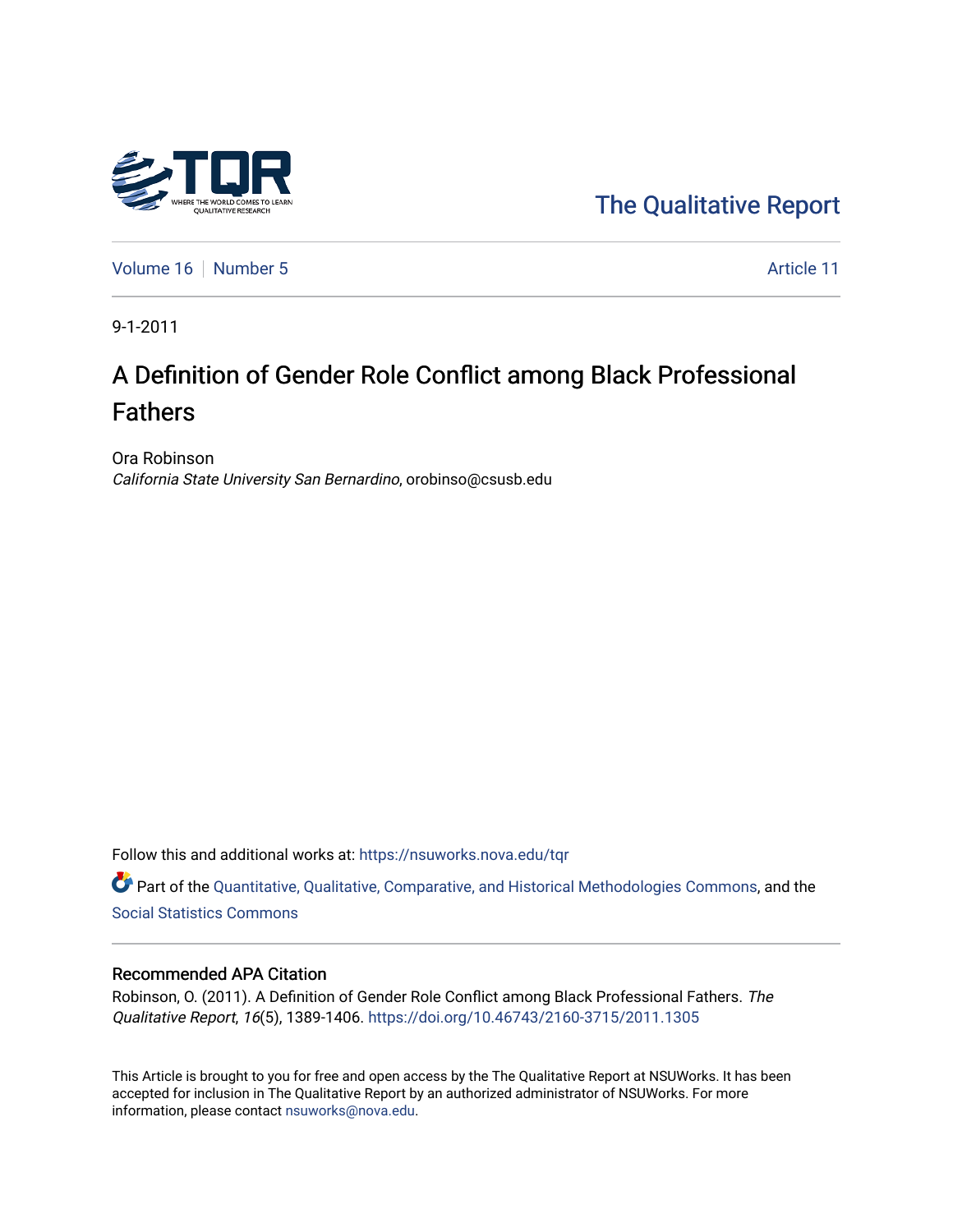

## A Definition of Gender Role Conflict among Black Professional Fathers

## Abstract

There is very little literature that depicts the parental role of Black professional fathers positively or that samples Black participants from the upper economic strata. The purpose of this study is to gain insight into how Black professional fathers experience or perceive gender role conflict and identify clinical implications. Grounded in phenomenological methodology and gender role conflict theory, the framework is based on gender role devaluations, gender role restrictions, and gender role violations (O'Neil, Good, & Holmes, 1995). The emerging experiences found in this project were (a) a conflict between the Black and White races and (b) conflict with parental role expectations.

## Keywords

Gender Role Conflict, Parental Role Conflict, Role Theory, Horizontal Abuse, Phenomenology

## Creative Commons License



This work is licensed under a [Creative Commons Attribution-Noncommercial-Share Alike 4.0 License](https://creativecommons.org/licenses/by-nc-sa/4.0/).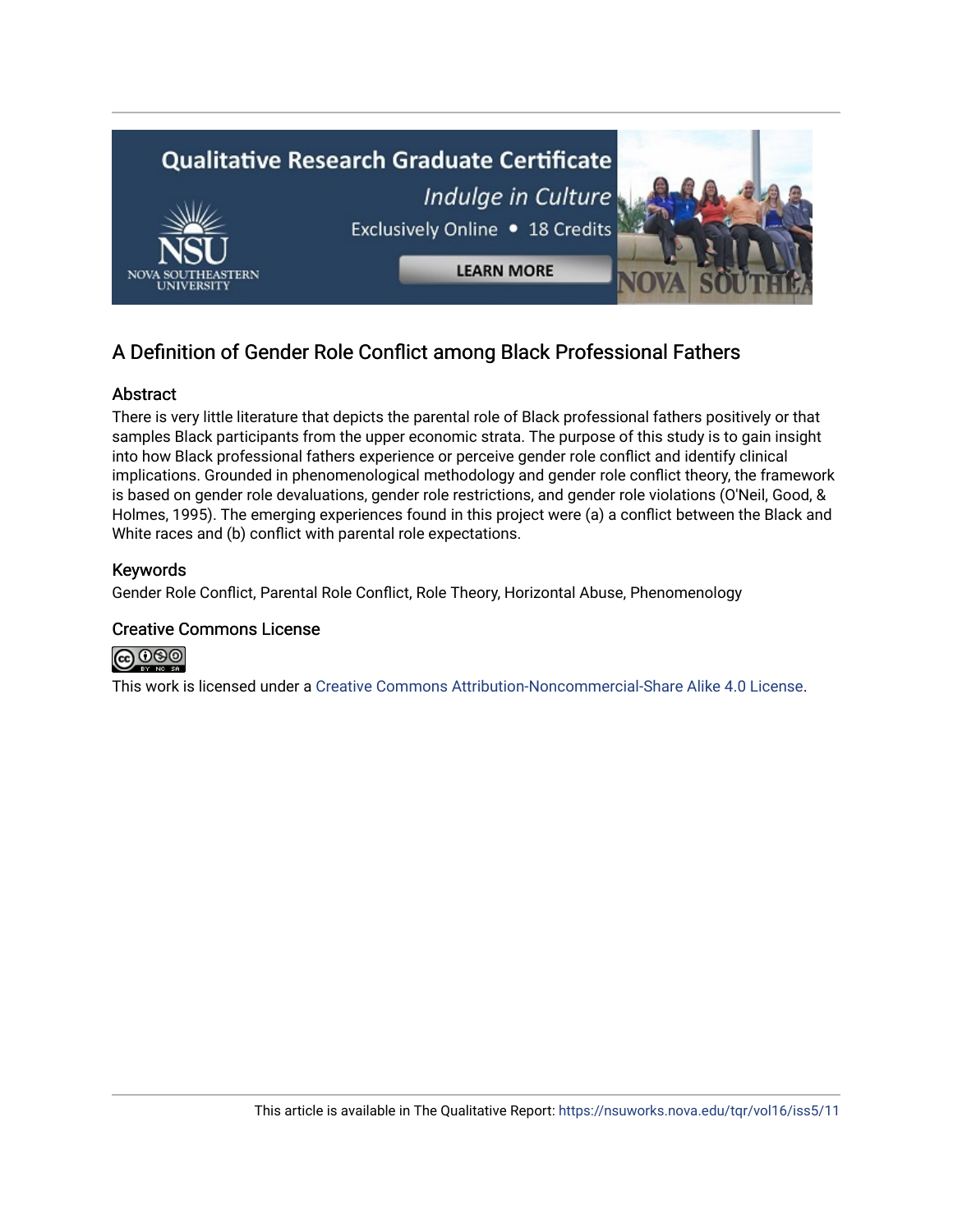## **A Definition of Gender Role Conflict among Black Professional Fathers**

## Ora Robinson

California State University San Bernardino, San Bernardino, California, USA

*There is very little literature that depicts the parental role of Black professional fathers positively or that samples Black participants from the upper economic strata. The purpose of this study is to gain insight into how Black professional fathers experience or perceive gender role conflict and identify clinical implications. Grounded in phenomenological methodology and gender role conflict theory, the framework is based on gender role devaluations, gender role restrictions, and gender role violations (O'Neil, Good, & Holmes, 1995). The emerging experiences found in this project were (a) a conflict between the Black and White races and (b) conflict with parental role expectations. Key Words: Gender Role Conflict, Parental Role Conflict, Role Theory, Horizontal Abuse, Phenomenology.* 

The purpose of this study is to gain insight into how Black professional fathers perceive and experience gender role conflict. This study stems from frustration this researcher experienced at the beginning stages of a literature review on Black grandfathers and their role in raising grandchildren. There is very little literature on the role of grandfathers in general and Black grandfathers specifically. After consulting with my mentor and attending numerous seminars, I narrowed my focus to examine the role of Black fathers. The amount of research about fathers and Black grandfathers is very inadequate. Research about Black fathers is limited by the following conditions: a) most of the articles were generated from a pathological view of inquiry, b) the population sampled was from the lower income bracket, and c) the sampling of the Black population was often compared to a White sample.

This research project, in contrast, examined the contemporary experiences of Black professional fathers. By sampling from a population in a higher income bracket with college educations rather than the population examined in a typical study, this research took a new direction in examining the construction of gender role conflict among Black fathers. For instance, focusing on college educated fathers allowed the research to reflect the extent to which education is a factor in discussions about the lack of participation in the parenting role. This study seeks to identify the positive attributes of Black fathers; identify the resiliency factors that contribute to increased mental health; and share stories of resiliency to interrupt the occurrence of mental health disparities.

 The discussion on racism or perceived racism and its impact on mental health and mental health disorder is important in order to gain insight into the resilient characteristics which reduce the negative effects of perceived racism on physical and psychological systems. The focus will be placed on areas of anxiety, depression, and issues of self esteem. This project investigates the concept of gender role conflict from the perspective of professional Black fathers in order to identify resiliency characteristics of Black fathers. The underlying assumption is that the dissemination of new insights of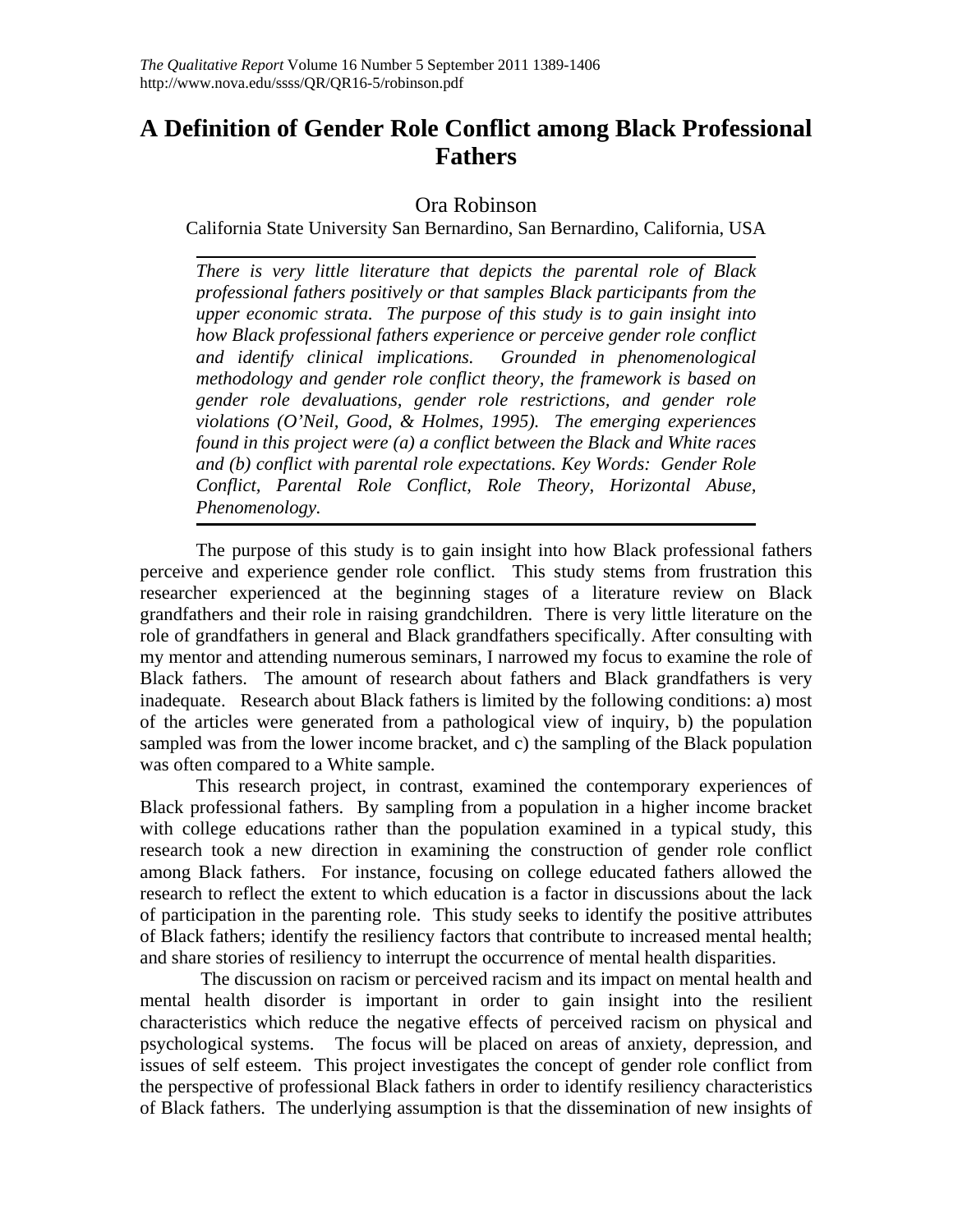gender role conflict among professional Black fathers would lead to a clearer understanding of gender role conflict as experienced by this minority group.

Guiding questions included: What are the contributing factors associated with gender role conflict as it affects Black men? What negative effects does this gender role conflict produce? These questions require that we examine the complexity of societal demands and familial demands in a historical context as it relates to the Black professional father. Furthermore, in order for readers to understand "gender role conflict," the concepts associated with "role theory" will be discussed and narratives will be included to help the reader understand the concepts found in *role theory*. Following the discussion on *role theory* research on *gender role conflict*, the foundation of this research, will be discussed.

As a Registered Nurse in the specialty area of psychiatric nursing and mental health, I have made every effort to set aside personal bias and previous experiences with role conflict. I have an interest in gaining insight into the influencing factors that contribute to gender role conflict, related health disparities and resiliency factors that contribute to adaptive coping strategies because of the increasing number of Black men entering the female dominated nursing profession. There are inherent issues that result in gender role conflict. Intervention strategies generated from this research aim to generate knowledge that can be used to eradicate or minimize the health disparities that occur as a result of Black professional fathers' experiences with gender role conflict. This is often a result of having to defend their racial group in its totality and combat the negative image of being a Black father.

#### **Background**

In order to gain an understanding of the phenomenon of gender role conflict that Black professional fathers experience, a historical review of the literature was conducted. This review speaks to the emerging role function of the Black father in America's society to provide context and to gain an understanding of how gender role conflict has been perceived and experienced by Black fathers. Historic research often compared Black participants with White participants as the control group. As a result, the findings were often skewed because cultural influences were not considered and comparisons were not made within the racial group. In other words, researchers historically compared tangerines to oranges, rather than comparing oranges to oranges or tangerines to tangerines to get the most representative taste of the juice. Although both fruits have similar characteristics, they differ in taste just as there are cultural differences between the societal parental role expectations of Black and White fathers. Furthermore, there have historically been few parental role expectations for professional fathers. The historical review of the literature reveals African-Americans depicted as having an unstable family unit (Frazier, 1949). This perception continues to be relevant as researchers examine Black fathers from the lower economic population and describe Black fathers as being invisible, or absent or a non-participant in the daily parenting role (Grief & Bailey, 1990). In contrast, the sample population for this research project was designed to recruit Black fathers from the upper income population who self-identify as "middle class" to gain insight into the experiences of contemporary gender role conflict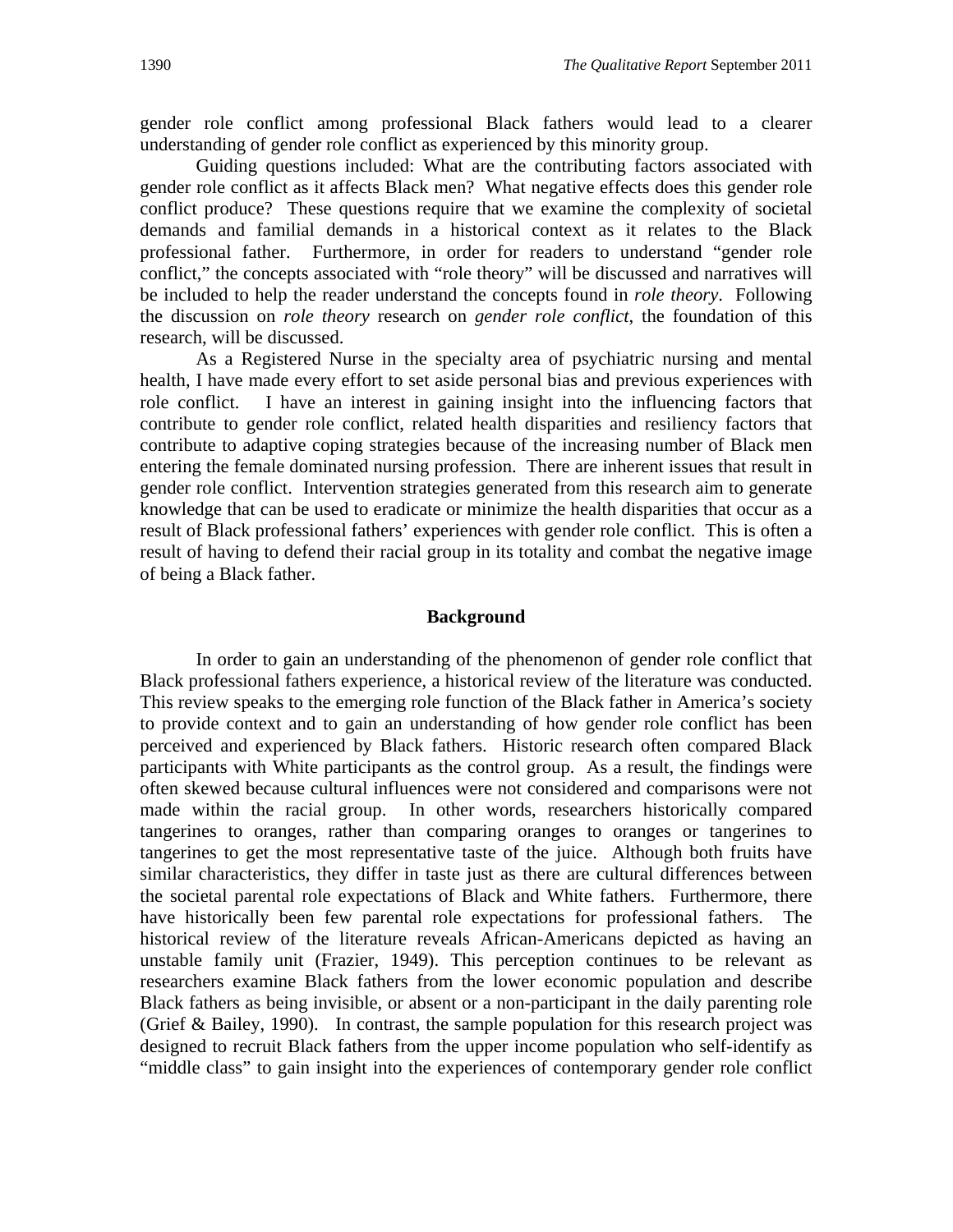when compared to historic perceptions of the Black father as an unstable unit and as absent from or playing only a minor parenting role.

A decade review of literature showed a gap in both quantitative and qualitative methods used to explore the phenomenon of Black professional fathers' experiences with gender role conflict in their professional and parental roles. A mere decade ago Lilly (1999) recommended that future methods of inquiry include the use of qualitative approaches to examine gender role conflict and its effects on the psychological well being of Black fathers. Subsequent to that study, Cabrera (2003) reported that Black fathers struggled with societal role expectations based on their achieved role of success as it conflicted with ascribed roles based on race, culture, or ethnicity. This is consistent with research conducted by Bryan and Ajo (1992) who reported that Black fathers experienced a dilemma when they were not able to carry out their societal role function because of meeting resistance from co-workers and the mother of their children. This study will fill the research methodology gap by using qualitative research methods to investigate the complexities of the gender role conflict experienced by Black professional fathers.

Because of the lack of literature on positive aspects of Black fathers, seminal research was reviewed to examine how far research has come in using a non-pathologic method of inquiry. Contemporary inquiry does not follow the traditional pathological view of the family. During the late 1970's and throughout the 80's, there was emerging research that reported a positive view of fatherhood among Black fathers. This research reported an increase in parental role functions of the Black father in this role (Daniel, 1975; McAdoo, 1988; Staples, 1988). Similarly, Hyde and Texidor (1988) concluded that Black fathers' experiences with fatherhood were positive. This is in contrast to a study conducted by Meers (1973) who reported that the inability of low income Black fathers to participate in societal role expectations of fatherhood had an adverse effect on their psychological health as they struggled to define their manhood within the contexts of their White counterparts and Black women who had been described as matriarchal. This role ambiguity reduced their ability to provide for their children economically and contributed to their inability to provide sustained emotional support and guidance. The negative psychological and physical effects resulted in the use of substance abuse to cope with the unclear role expectations. Because of using maladaptive coping measures, Black fathers were not able to fully participate in their achieved roles as fathers because they were sometimes limited by the mother who interrupted their parental role responsibilities. This oftentimes was demonstrated in the area of discipline where they were limited by the mother from carrying out their role as a disciplinarian of the family.

Parental role conflict arose when the mother would contradict the father's parenting style, specifically his discipline techniques as applied particularly with the male child, adolescent, or young man. Black fathers often felt disregarded as they tried to implement the societal role expectations of parent, being the protector and provider of the family. Within this past decade there has been more inquiries focused on the positive role aspects of the Black father in the family.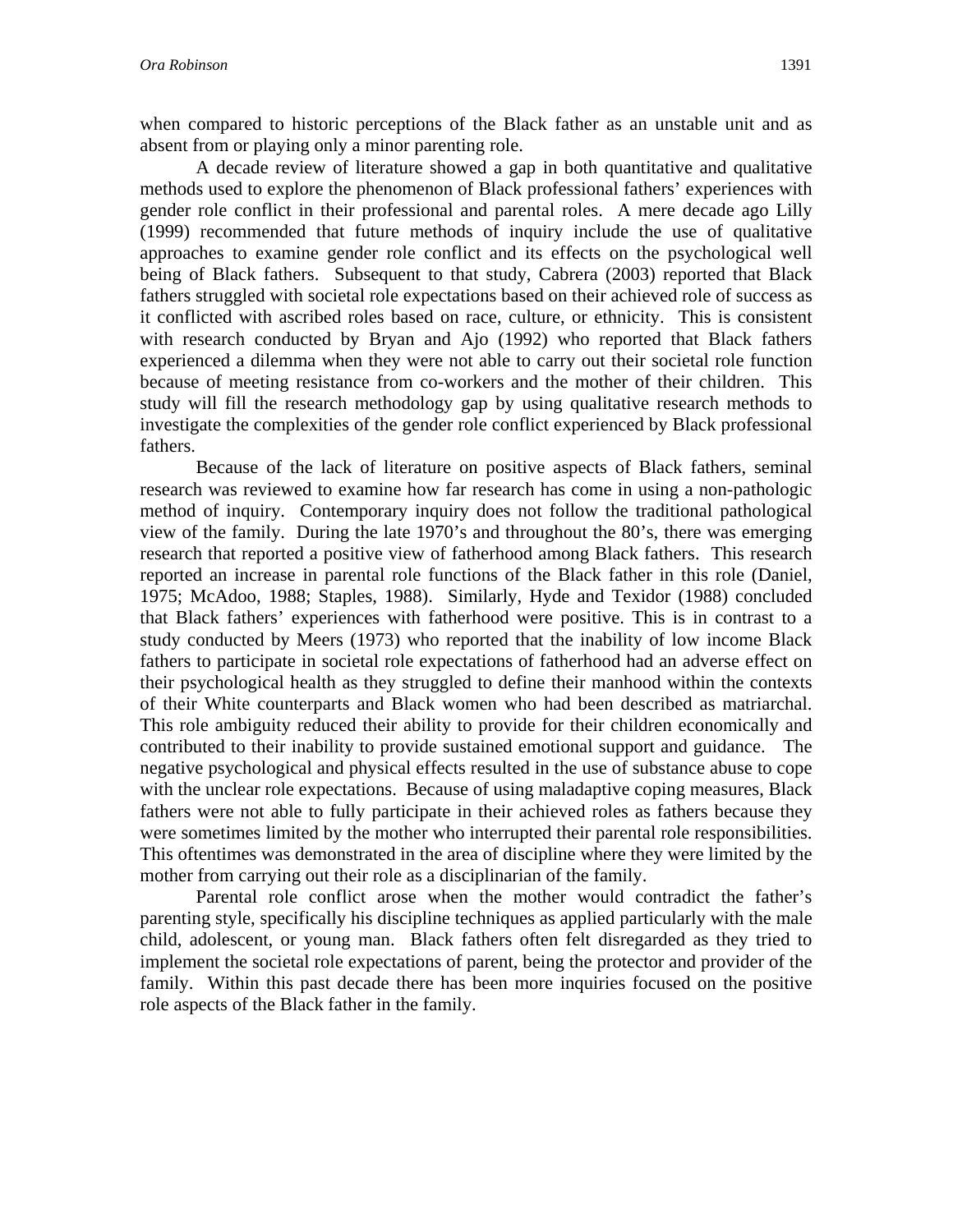### **Theoretical Framework**

**Gender role conflict.** Gender role conflict is multidimensional and complex. O'Neil (1981) identified a six-part paradigm to illustrate patterns of gender role conflict and postulated that gender role conflict is a psychological state in which socialized gender roles have negative consequences for the individuals and others. Gender role conflict occurs when rigid, sexist, or restrictive gender roles result in personal restriction, devaluation, or violation of others or self. Gender role conflict occurs in psychological domains, situational contexts, and personal experiences. For example, the psychological domain includes cognitive, emotional, unconscious, and behavioral responses. The situational contexts include gender role conflict within the man, gender role conflict expressed toward others, and gender role conflict experienced from others. Personal experiences of gender role conflict include gender role devaluations, role restrictions, and gender role violations. Gender role conflict occurs when men experience conflict within themselves, express conflict toward others, and experience conflict from others. The complexity of gender role conflict deepens as we look at the subcategories of personal experiences of role conflict. For example, personal experiences of gender role conflict include (a) gender role devaluations, (b) gender role restrictions, and (c) gender role violations. Gender role devaluations occur when negative critiques are given to others or oneself when conforming or deviating from the stereotypical norms of masculinity. Gender role restrictions occur when one confines oneself to stereotypic norms. Lastly, gender role devaluations occur when the individual either experiences harm from others or directs harm at them because of deviations from stereotypic norms of masculinity. The outcomes lead to psychological and physical pain (O'Neil et al., 1995).

**Role conflict.** Role conflict is a condition in which existing role expectations are contradictory or mutually exclusive (Hardy  $& Conway, 1978$ ). For example, in this study the participants expressed conflict in two areas: a) as a professional in the workplace and b) as a father at home. This research on Black professional father's experiences of gender role conflict continues to reflect conflicting role expectations that are contradictory or mutually exclusive. For example, some participants indicated they experienced conflicting role expectations with fathers at the lower income level. This is exemplified by statements that reference "Uncle Tom" which implies that the Black individual is acting like White individuals in that same role. This perception can be associated with the form of language articulation and the choice of residence. For example, one participant stated:

I was raised around Whites and that was the norm for me. So I can remember in high school years of being verbally attacked, okay you are White, or how you carry yourself you must be gay. I don't want to say far more Blacks do this than anyone else, because I don't want to stereotype that, but I'll say I see it far more in Blacks because that is what I'm in tune with. For example, if I can't find success, then I don't want that brother finding success because he will be better than me.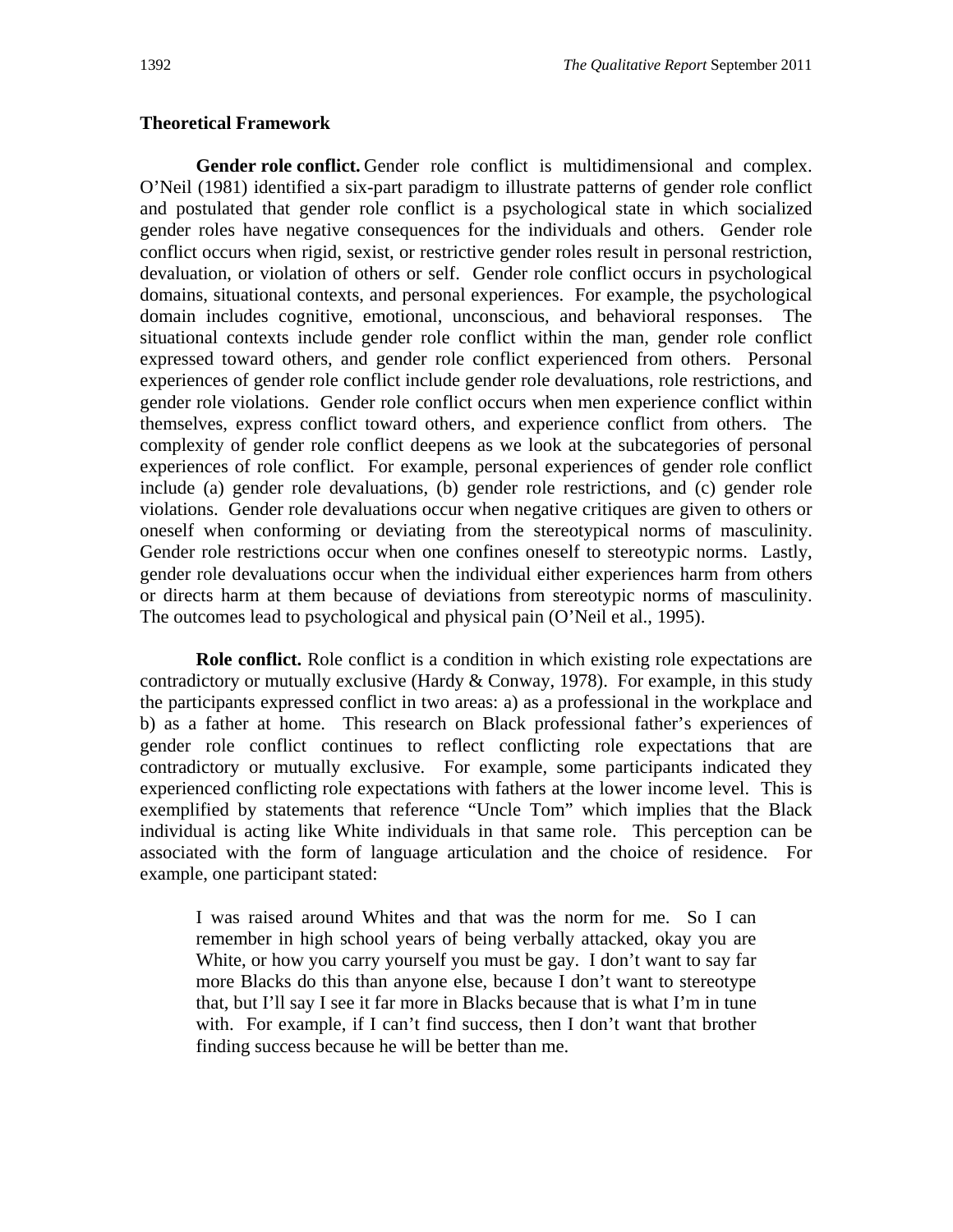Another aspect of role conflict also occurs when a person occupies multiple positions within a role (Burchard, 1954; Getzels & Guba, 1954: Gullahorn, 1956; Kahn & Wolf, 1964). For example, the participants in this study experienced gender role conflict while in their professional "achieved" role in corporate America while being in their "ascribed" role as Black. For instance, one participant said, "I work with a lot of Anglo Saxon, White-type professionals in non-African-American communities, and I find myself not only having to defend myself, but defend my race."

#### **Methodology**

Because of the complexity of examining gender role conflict, a qualitative approach was used to guide this study. A phenomenological study attempts to understand the complexity of human experiences through perceptions, perspectives, and lived experiences (Creswell, 2006). A phenomenological study design was used here because it allows the researcher to collect narratives and explore individual participant's thoughts, feelings, actions, intentions, conditions, and environments in a natural setting (Polit & Hungler, 1999). This study was designed to look at the specific phenomenon of gender role conflict among Black fathers and investigate their gender role experiences within real-life contexts in which boundaries are not clearly evident (Leedy & Ormrod, 2010). The sample was a purposeful sample of Black fathers born in the United States. They were recruited from a professional organization. Permission was granted from the president of the organization and emails were sent to the identified participates to explain the purpose of the study as well as the institutional review board (IRB) information regarding their right to withdraw from the study at any time. A snowball sampling approach was also used. The participants were asked to refer a colleague who may be interested in participating in this study. This process was repeated until the required number of participants was obtained, with a final sample of  $N= 10$ . Upon receipt of names, e-mail addresses, and telephone numbers, members who showed interest were contacted in order to set up meeting times for the interview sessions. I informed them that the meeting place had to be free of distractions and interruptions. At this time, the informed consent was forwarded electronically and sent by standard mail for review. A returned stamped envelope was included. I informed the participants to review the form for understanding and contact the researcher, mentor, or IRB about any questions relating to the informed consent and participation in the study. I instructed the participants to bring the informed consent to the interview session.

The procedural steps included the introduction of the primary investigator and thanking the participants for participating in the study. I collected the informed consent and instructed the participants to fill out the demographic questionnaire which consisted of age, ethnic group identification, level of education, current marital status, religious affiliation, and annual income. When participants were asked about ethnic group identification they were asked which of the following they most closely identified with: Black, American born of descendents of slaves brought to America; African-American, American born of descendents brought to America; African-American, born of descendents directly from Africa; Biracial, Black mixed with other; and Black, Caribbean born. The demographics were important to the study in order to discern if there were any differences between those who identified with a select ethnic group and their definition of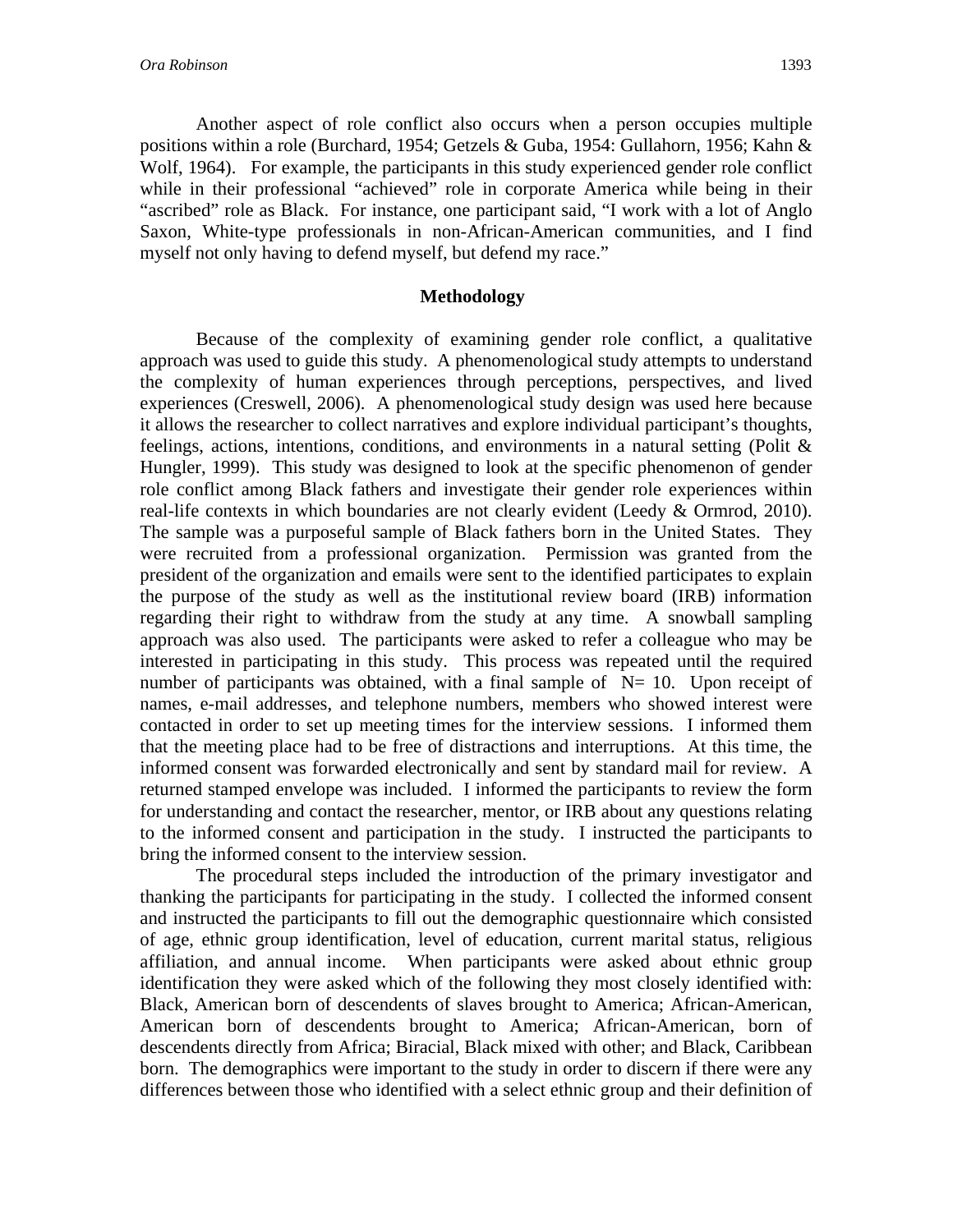gender role conflict. The next procedural step was to explain the purpose of the interview questions. They were informed that their narrative responses would be recorded and their responses compared to the other participants in order to identify themes and categories of gender role conflict. Following this, we explained that the questions were formulated in order to capture the complexity of the gender role conflict and how four psychological domains, three situational contexts domains, and three personal experiences operationally define it.

The definitions of gender role devaluations were defined as negative critiques of others or oneself when conforming to or deviating from or violating stereotypic gender role norms of masculinity. Participants were informed that this results from erosion of status, social standing, or respect. They were also informed that gender role restrictions occur when there is a confining of others or oneself to stereotypic norms of masculinity. This results in a limiting one's behavior, personal potential and human growth. Lastly, gender role violations were described as harming oneself or being harmed by others when deviating from or conforming to gender role norms of masculinity (O'Neil et al., 1995). The following example was given: some Blacks are referred to as Uncle Tom when they do not conform to the Black male view of masculinity and instead follow the traditional Eurocentric view of male masculinity development. The final procedural step was informing the participants that their responses to the questions would help researchers gain insight into gender role conflict among professional Black fathers.

### **Data Collection**

The demographic characteristics of the participants ranged from age 25 to 60, actively working as employee, self employed and retired. They held upper management positions in private and governmental agencies including the military. Marital status ranged from single, single with significant other, widowed and married. Children ranged in age from six to 25. The participants were excited to participate in this study to share their experiences with gender role conflict in their parental and professional roles. Data collection was achieved by using a structured schedule of interview questions. The questions were developed to capture the participants' knowledge of gender role conflict and their opinions and feelings toward the topic of gender role conflict. This is consistent with Patton (2001) who did extensive research on the development of interview questions and found that knowledge questions aim at factual information the participants have; in this case, knowledge questions ascertained the participants' definition of gender role conflict. Opinion questions are aimed at understanding the cognitive and interpretive processes of the participant, and feeling questions are aimed at understanding the emotional responses to experiences and thoughts. The schedule of interview questions should capture the participants' cognitive understanding and how their emotional responses would impact their psychological well-being and resultant mental health. The schedule of interview questions was developed in order to stay focused on the specific topic of the research question. This approach is consistent with Rapley (2004) who claimed the strength of a schedule of interview questions is to serve as a reminder of what to cover during the interview. A weakness of this approach was that inquiry into further phenomena presented could not be conducted because of the protocol of the research design. This was evident when additional information was shared by the participants that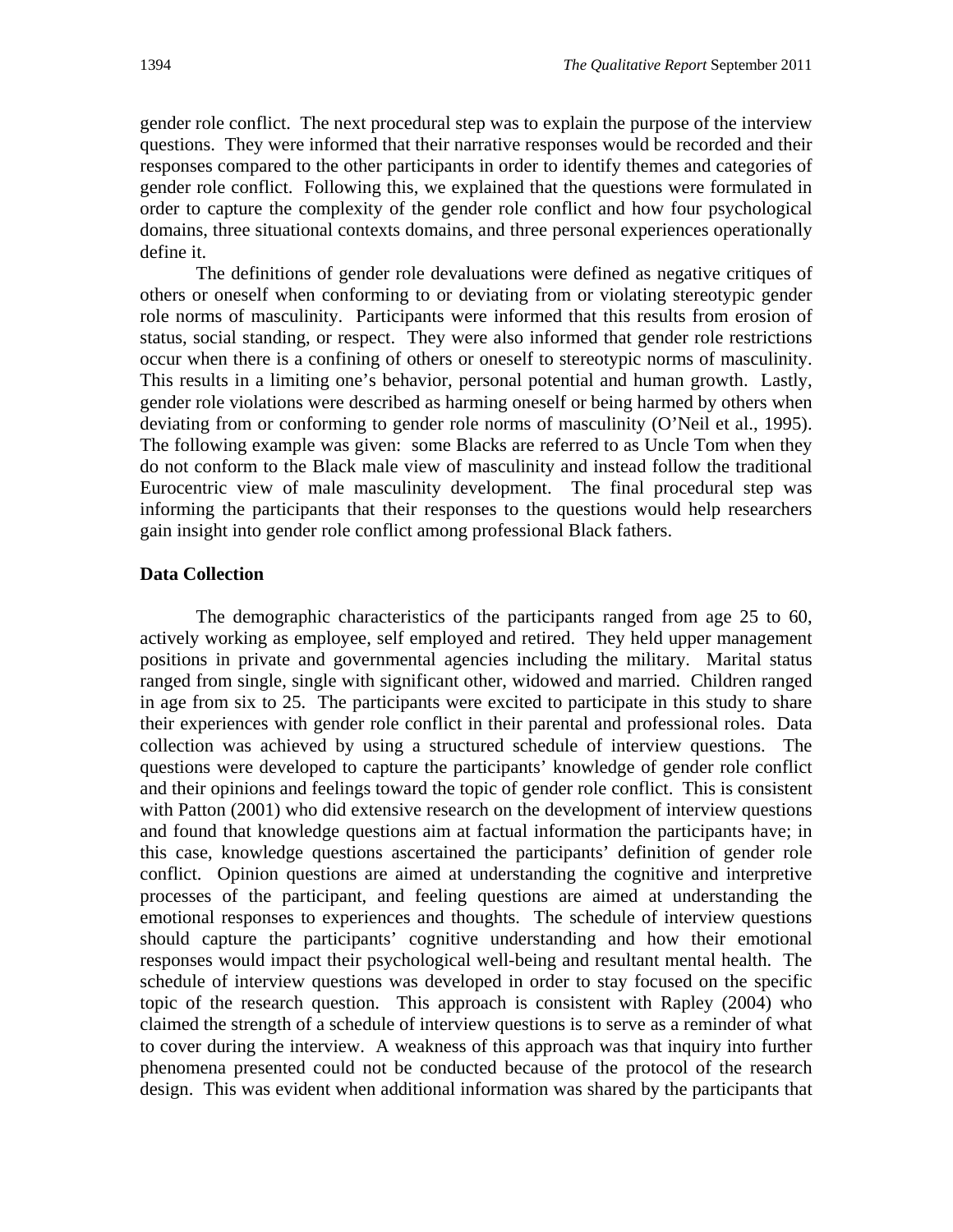could not be further investigated due to the design of the survey questions. This additional information was recorded in the memo section of the research process.

The questions developed were open-ended in order to make the participants feel comfortable, and there were introductory guiding questions that allowed the participants to tell how they understood the topic (Krueger & Casey 2000). The questions emphasized brevity, clarity, open-endedness and had one topic area in each question. This questioning route was in complete sentences in order to foster consistency in questioning and allow for improved data analysis (Krueger & Casey). The data collection was achieved through in-depth tape recorded interview sessions and from memo writing during the sessions. The purpose of memo writing was to capture nonverbal reactions and anecdotal data that were not specific to the survey question. This is consistent with J. Lofland and Lofland (1995) who say the purpose of memo writing is to allow the researcher to define and explain the relationships between the codes or elaborate on coding categories during analysis. Each interview proceeded according to this sequence of procedural steps to ensure internal consistency. A script of the interview session was used in order to maintain consistency and increase validity of the research process. The ultimate goal of the questions was to address the research question of "How do professional Black fathers define gender role conflict?" See table 1 for the conceptual framework used to guide the interview questions.

| Conceptual framework            | Interview questions                                                                                      |  |  |
|---------------------------------|----------------------------------------------------------------------------------------------------------|--|--|
| Knowledge                       | What is your understanding of gender role conflict (GRC)?                                                |  |  |
| Cognitive                       |                                                                                                          |  |  |
| Opinion                         | In what areas do you experience gender role conflict?                                                    |  |  |
| Situational context             | Have you experienced conflict within oneself?                                                            |  |  |
|                                 | Have you experienced conflict toward others?                                                             |  |  |
|                                 | Have you experienced conflict experience from others?                                                    |  |  |
| Gender role<br>role restriction | What circumstances contributed to your experience with gender<br>conflict?                               |  |  |
|                                 | What do you think caused gender role conflict?                                                           |  |  |
| Feeling & Guiding<br>Emotional  | Think back to a time when you experienced gender role conflict.<br>How did that feel?                    |  |  |
| Restrictive                     | What type of adjectives can you used to describe those feelings?                                         |  |  |
| Violation                       | Can you describe, if any, the type of physical complaints you<br>experienced?                            |  |  |
|                                 | Can you describe, if any, the type of behavior you displayed<br>while experiencing gender role conflict? |  |  |
|                                 | Have you wanted to harm yourself or others while experiencing<br>gender role conflict?                   |  |  |

Table 1. *Schedule of Interview Questions*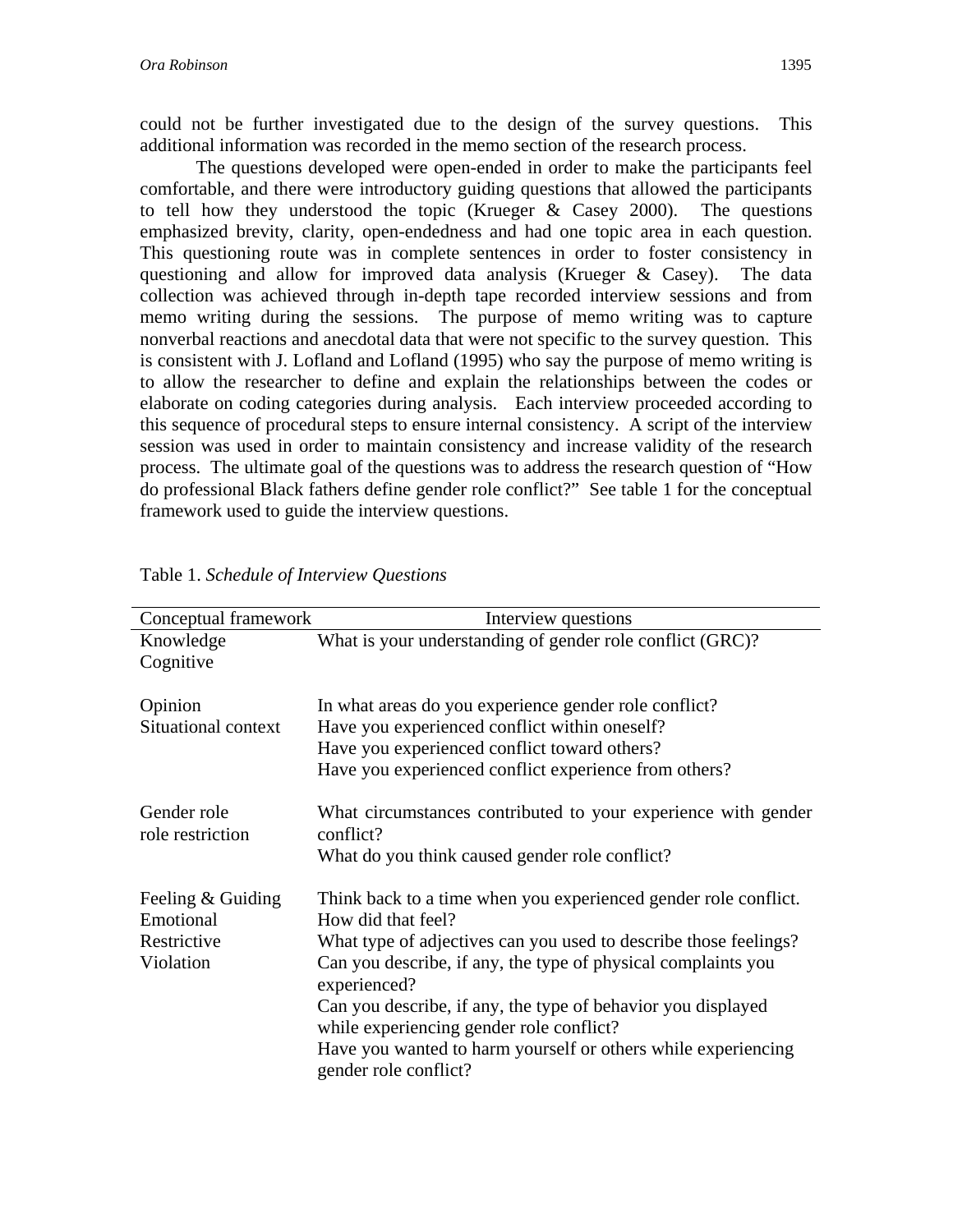In summary, the data collection occurred as follows: a) fill out the demographic questionnaire, b) explain the purpose of the study, c) explain the formulation of the questions, d) administer the survey question and record verbal responses using a tape recorder and , e) record nonverbal responses with memo writing.

## **Data Analysis**

The data consisted of narratives which were transcribed and analyzed. Data was analyzed line by line for thematic categories from the narrative responses of each participant. Key phrases were identified and placed in a thematic category; see Table 2 for a detailed description of the excerpts and corresponding themes. A phenomenological inductive approach was used to conduct data analysis. The induction process involves epoche where I identified any preconceived ideas or bias toward the project or participants that may contaminate the data. First level analysis included identifying key phrases that spoke to the questions. Every phrase was viewed from a horizonalization approach where every phrase has equal value. Second level analysis included organizing the data into meaningful categories and thematic clusters. Third level analysis consisted of categorizing the themes into the areas of cognitive, opinion, situational context, gender role restriction, feeling and guiding questions. Additionally, themes were categorized based on emotional, restrictive and violation questions. The responses were coded with actual words and in some cases a more general label was used to identify the categories. A bottom-up analysis was used to analyze the data, for example, I did not have a set of themes going into the data analysis. The data was read and reread for themes to emerge. The fourth level analysis included the description of the experiences. The fifth level of analysis included the development of a structural synthesis to understand the true meaning of the experience. As I collected and analyzed the data from the preliminary observations, a field notebook was kept to record hunches, personal bias that may have emerged and categories for invariant qualities that emerged from the data.

## **Results**

Themes emerged from the data collected in response to the schedule of interview question #1 which asked, "What is your understanding of gender role conflict?

Table 2. *Contact Summary Form: Themes* 

| <b>Accumulation of Narratives</b>                        | Emerging themes of a definition |
|----------------------------------------------------------|---------------------------------|
|                                                          |                                 |
|                                                          | of gender role conflict         |
|                                                          |                                 |
| IQ1. What is your understanding of gender role conflict? |                                 |

Difficult being a Black male in the military and in Difficulty being a Black male corporate America. "cognitive knowledge"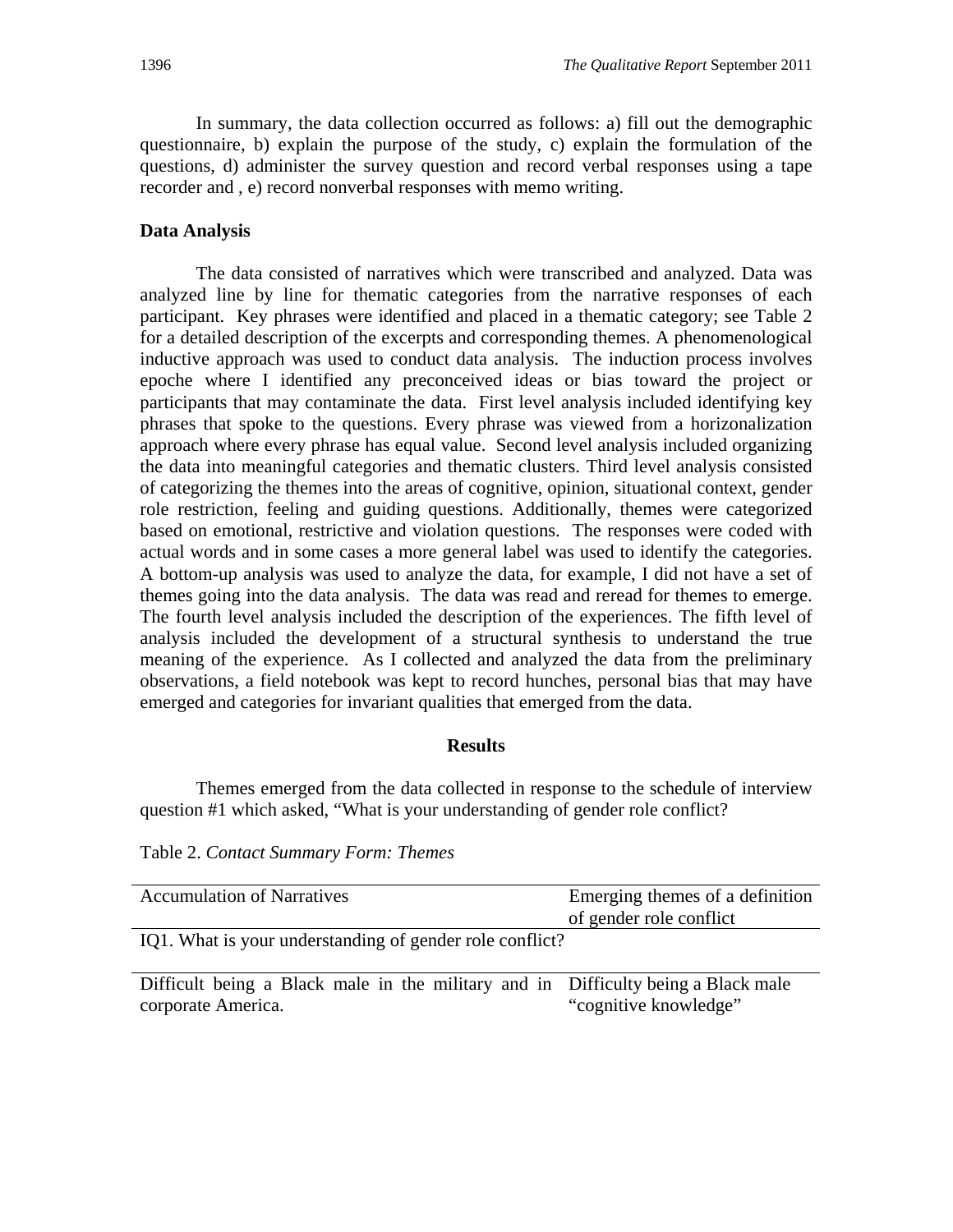| Confusion or conflict that arises from unclear Confusion, unclear expectations<br>expectations, lack of communication, principally lack "opinion" "situational context"<br>of communication between male and female. |                                                                            |  |
|----------------------------------------------------------------------------------------------------------------------------------------------------------------------------------------------------------------------|----------------------------------------------------------------------------|--|
| Relationships as to what perceived or expected<br>behaviors are and what the actual behaviors are.                                                                                                                   | Expected versus actual behavior<br>"gender role restriction"               |  |
| Typically the male figure acts as the dominant figure<br>or the father figure, and the female acts as the other or<br>support figure in typical family relationships when<br>there are two.                          | Domination;<br>family<br>support<br>relationships<br>"cognitive knowledge" |  |
| My understanding of gender role conflict would be in<br>a parenting situation where the mother has different<br>ideas than the father has about raising the child.                                                   | Different ideas of parenting<br>"gender role restriction"                  |  |
| I would see it from society's point of view whereby<br>what's seen as traditional roles as gender is now taken "Cognitive knowledge"<br>on by the opposite gender.                                                   | <b>Traditional roles</b>                                                   |  |
| Gender role conflict is a compromise in an individual<br>authority due to restrictions placed by another.                                                                                                            | Compromise<br>"cognitive knowledge"                                        |  |
| I would define it as a conflict between the sexes or<br>either a conflict between races.                                                                                                                             | Gender and race<br>"opinion" "situational context"                         |  |
| I would describe it as what society believes you should<br>be doing based upon your gender and a conflict would<br>be something that goes against what society says you<br>should be doing.                          | Societal expectations<br>"opinion" "situational context"                   |  |

The following narrative is an example of the participants' understanding of gender role conflict and their definition of gender role conflict:

Typically the male figure acts as the dominant figure or the father figure, and the female acts as the other or support figure in typical family relationships when there are two. My understanding of gender role conflict would be in a parenting situation where the mother has different ideas than the father has about raising the child. I can also see it from society's point of view whereby what is seen as traditional roles as gender is now taken on by the opposite gender. I would describe it as what society believes you should be doing based upon your gender and a conflict would be something that goes against what society says you should be doing.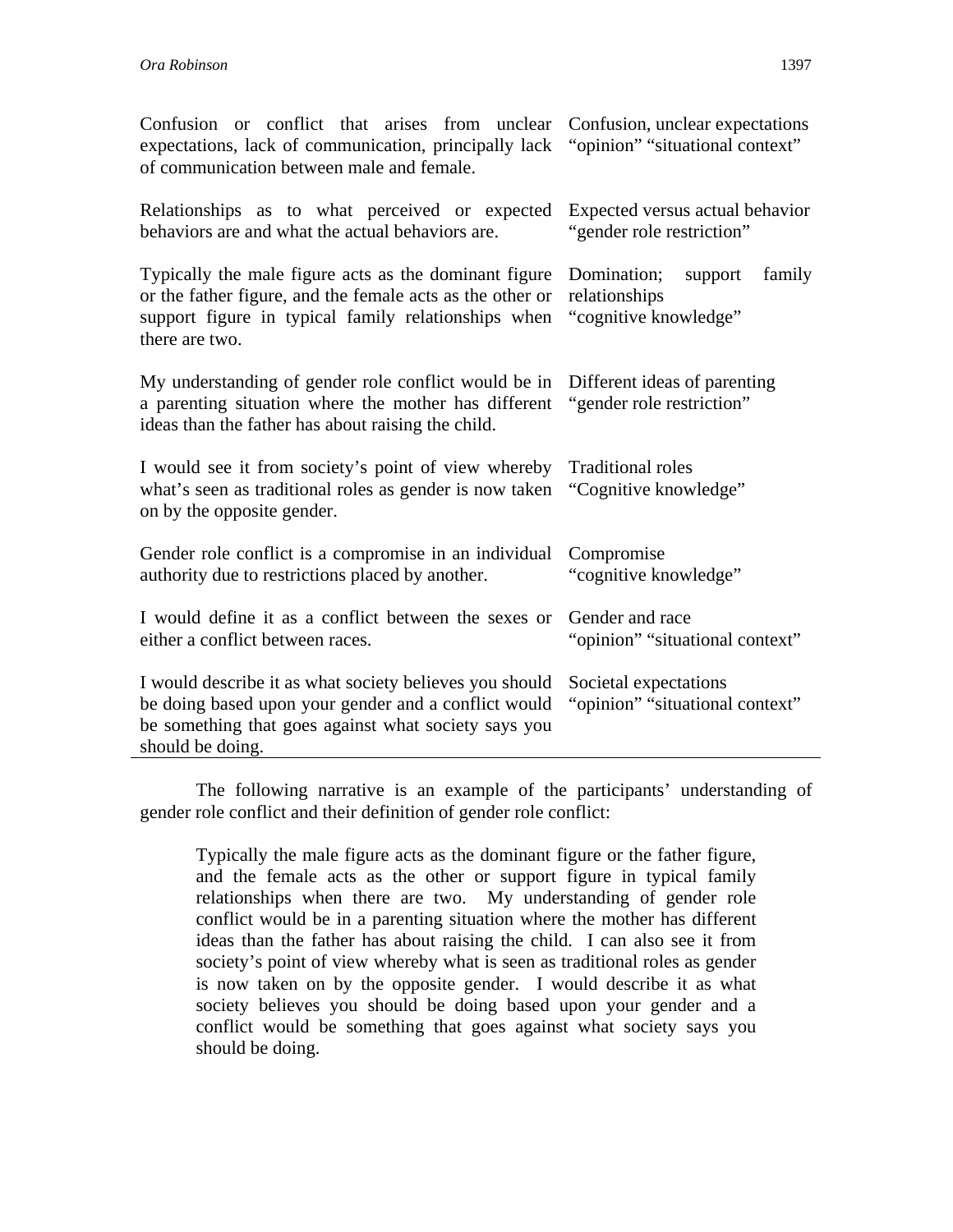The following narrative is an example of participant's definition of gender role conflict in response to schedule of interview questions 2 which asked, "What is your definition of gender role conflict?

Confusion or conflict that arises from unclear expectations, lack of communication, principally lack of communication from the male and female. Gender role conflict is a compromise in an individual's authority due to restrictions placed by another. A conflict between the sexes or a conflict between races.

Second level analysis for the identification of themes included a) difficulty of being a Black male, b) confusion and unclear expectations, c) expected behavior versus actual behavior, d) domination in the area of family relationships, e) different ideas of parenting styles, f) traditional roles versus nontraditional roles of gender, g) compromise, h) issues of gender and race, and i) societal expectations.

The thematic categories of gender role conflict emerged as physical manifestations, behavioral manifestations, and feeling manifestations Table 3. Terms were reviewed and analyzed for patterns. For example, physical manifestations or signs and symptoms of a potential illness were identified as increases in high blood pressure which may lead to hypertension and increase anxiety levels. Behavioral manifestations or signs and symptoms of behavioral responses were associated with being confused, withdrawn, and taking no prisoners which could lead to violence in the workplace or decreased work productivity. Signs and symptoms of feeling manifestations were identified with feeling pissed off, disappointment, anger, and the use of humor as a coping mechanism. These manifestations, if not addressed, could be precipitating factors that lead to further deterioration of health or be precursors to violence in the workplace. See Table 3 for a detail list of manifestations in these areas. For example, one of the participants' spoke of feeling pissed off and angry which led to his behavioral response of verbal aggression which could lead to violence in the workplace. Another participant spoke of feeling upset which led to his behavioral response of taking no prisoners which could lead to workplace violence. Lastly, a participant had feelings of being upset which lead to a behavioral response of assuming a defensive posture which led to the physical manifestation of anxiety. These are just a few examples of how this researcher envisioned the interrelatedness of the categories.

| Behavioral          | Feelings         | Physical     |  |
|---------------------|------------------|--------------|--|
| Confusion           | Demeaning        | Hypertension |  |
| Defending           | Upset            | Anxiety      |  |
| Going inward        | Regret           |              |  |
| Taking no prisoners | Pissed off       |              |  |
| Withdrawn           | Anger            |              |  |
| Acceptance          | <b>Humorous</b>  |              |  |
| Speak up            | Disappointment   |              |  |
| Control             | <b>Disbelief</b> |              |  |
| Confront            |                  |              |  |
| Verbal aggressive   |                  |              |  |
|                     |                  |              |  |

Table 3. *Clinical Manifestations of Gender Role Conflict*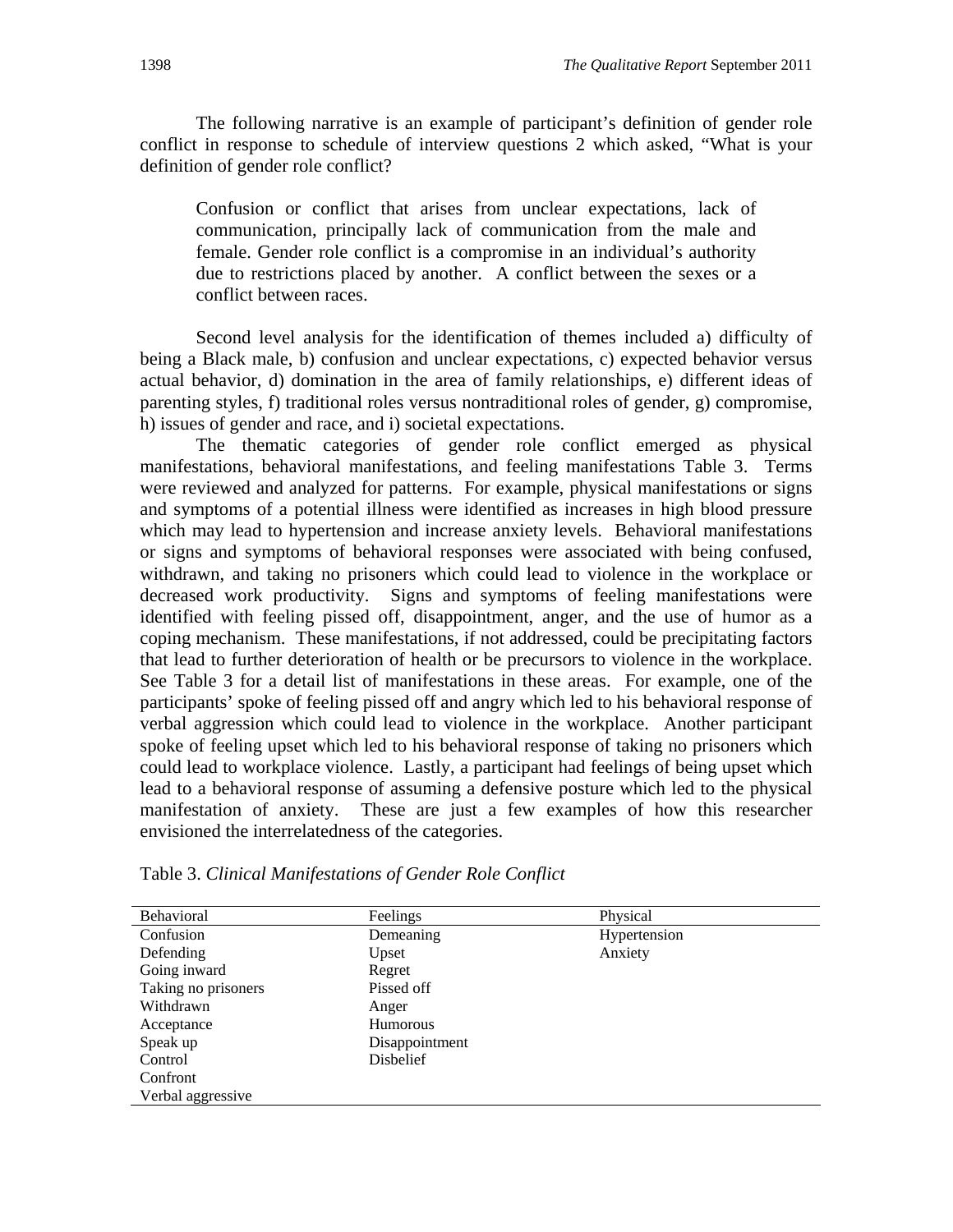## **Verbal Expressions of Gender Role Conflict**

**GRC: Black/White (difficulty being a Black male/traditional roles).** Other areas explored included experiencing conflict from Whites and from non-Black minorities. The following narrative describes this experience:

I think Caucasian males were envious because I was in an environment where there were very few African Americans and there were Caucasian women that were attracted to me. I was able to go out and have social relationships with these people, that other males were not to have, and part of their response to that was to say, "Well how can you like this guy? Look how he keeps his place" and all of these things that would say did you know he was . . . because I was able to have friendships with a variety of different people. I have friends that were homosexual and gay, so being seen with them, you can associate that in terms of relationships. I didn't have anything to do with that, but because of those associations the perception, people challenged my masculinity based on those kinds of perceptions.

Narrative: (societal expectations)

For example, I'm a physician, and one evening I went on the floor and I didn't have my lab coat on. I was asked who I was. They started from the bottom, who was I. They went through housekeeping, x-ray tech, etc. They did not mention a physician once.

**GRC: Black/Black (societal expectations/gender and race).** An additional area of gender role conflict emerged as a function of race. The following excerpt describes this experience:

I was raised on a military base where we were the only Black family in the area. So I think that kind of put a shelter over me because I was always aware of my Blackness. When I moved to [town omitted], I saw a whole different aspect; I didn't kind of blend in at first within the Black community. Because I was raised where you held yourself in a certain esteem, so a lot of it was an okay, who do you think you are attitude, you think you're better, you think you're White. I mean, I was raised around Whites and so that was the norm for me. So I can remember in high school years of being verbally attacked, okay you're White, or how you carry yourself you must be gay. So a lot of it I held in and tried to say it didn't bother me, when actually it did.[Participant sighs] . . . I think being a cause of conflict is race, the lack of understanding between people out of fear, out of the unknown, and that they don't know how to interact with that particular type of person.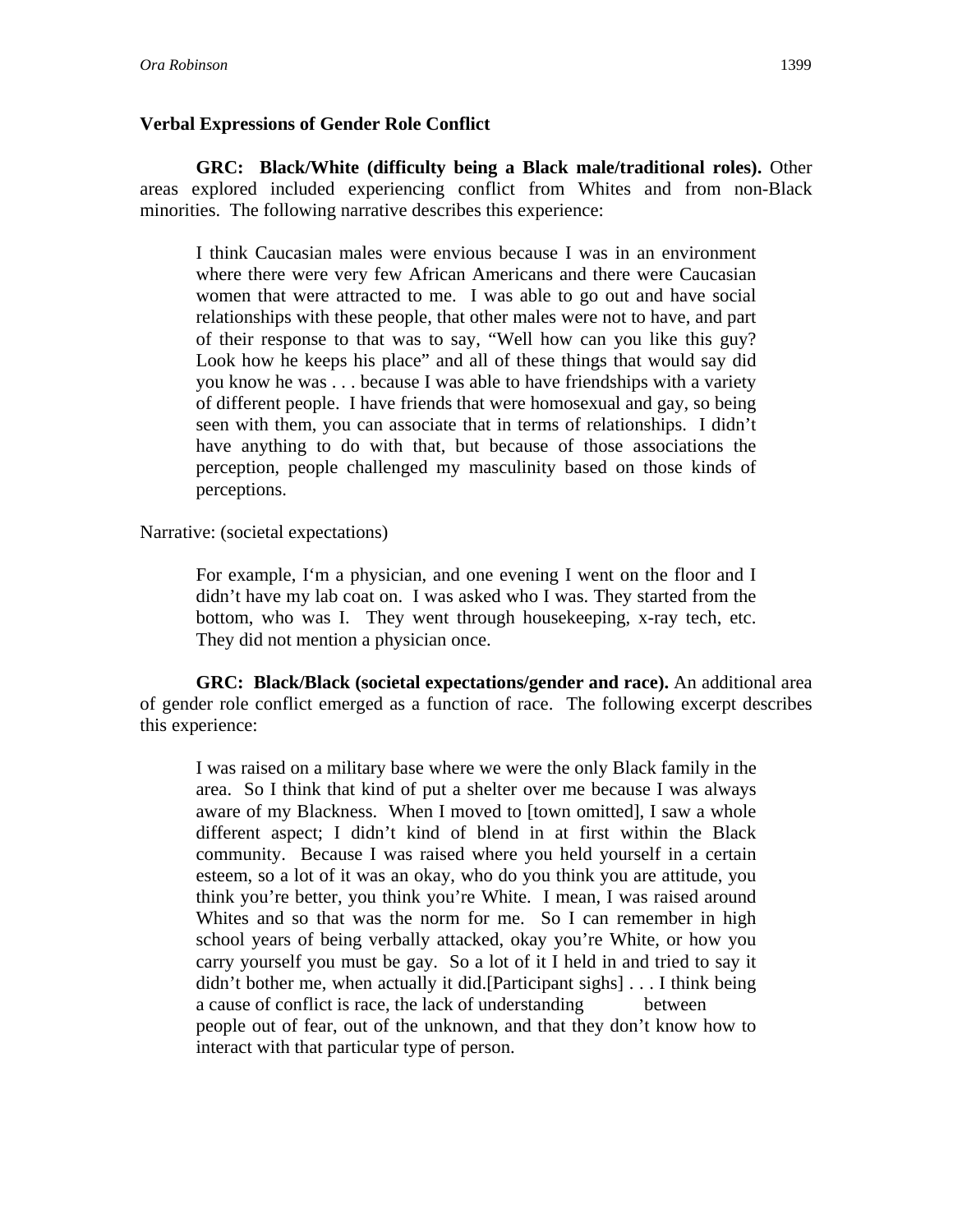**GRC: Spouse/significant other (traditional roles/different ideas of parenting).** Married participants expressed conflict when the mother disciplined the children, especially the male child, without consulting the father about the method and consequences to be given to the child. This excerpt describes this experience:

Parenting is difficult, especially when you have senior family members that are involved in your immediate family and a wife that is also heavily involved in the family. Again, it is a societal thing. I was brought up to think that in a family you should be doing A, B, C, and D. For instance, a man in the family should handle all of the discipline, especially if a young man is involved. When there is a young lady involved, you handle the discipline only if the mother can't deal with it. I experience conflict with my wife because of the way she wants to, you know, to discipline my son, or congratulate my son, or give him rewards versus the way I would do it, and that kind of conflict we deal with. Sometimes she will provide the discipline without talking to me first, and then we will talk about it afterwards and get it resolved like that. I guess I have to go within my own family where sometimes my wife would take charge of a certain situation when I thought about taking charge. I felt slow, not on top of things [pause], not competent, or not feeling confident that my wife was secure in and confident in my ability to handle the situation.

Single participants expressed conflict with their significant other over taking on the responsibility of the traditional male role of being the provider at the same time as the woman proclaims her independence. The following narrative describes this experience:

My gender conflict come in finding partners or companions that are wanting a partnership or shared responsibilities to grow together versus some that in wanting to get to know you, you know, it feels that I'm the one that is doing all of the work in the development of the relationship. I believe in reciprocity, so if I'm doing some things that allow you to know me, and you are not giving me responses or feedback that are supporting my continuing to do that, then the likelihood of us getting together is going to be nil.

Definitions of gender role conflict based on data analysis emerged as:

- a. A struggle between the two races, African American and Caucasian, which has caused and continues to cause distress within the minds of the African American males in meeting their role expectations.
- b. A struggle with parental role expectations within the family.

The following narratives support these definitions and answer the first research question. "How professional Black fathers defined gender role conflict in the military?"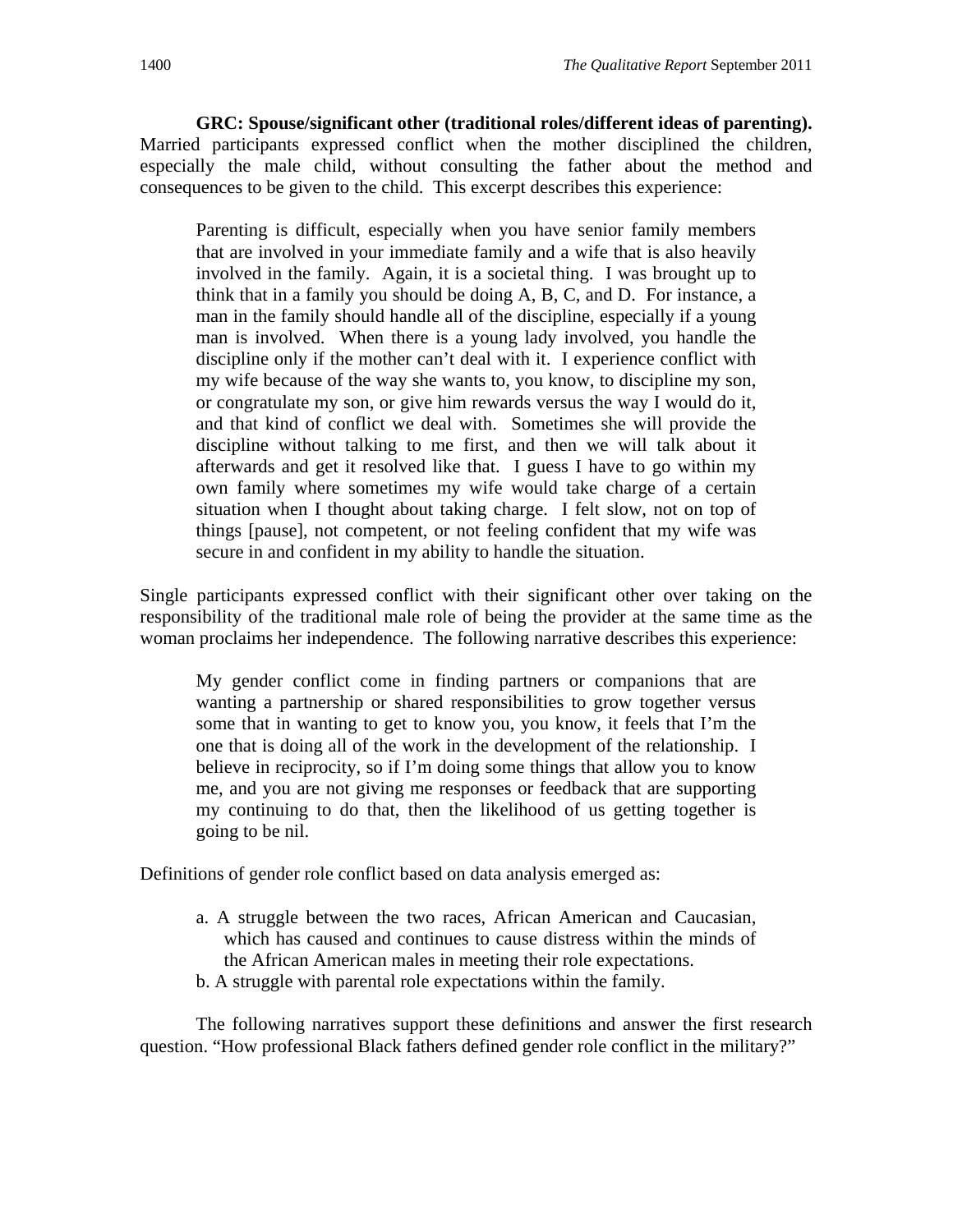I found it difficult being a Black male in the military, in terms of how you dealt with a military environment. For instance, when I became an officer, I went to officer's candidate school and completed it. There was sometimes difficulty, whereas some of the older gentleman, who had been there, White males, was taking orders from an African American Black male officer. Oftentimes, that presented a challenge for you. How do you deal with people that don't want to accept you, not because you don't know what you are saying as an officer, but as a Black male [participant sighs]. When a White officer walked in and whatever he had on his collar, his rank would follow. Oftentimes as a Black officer, they are suspect if you know what you are doing, so . . . [participant sighs].

"How do professional Black fathers defined gender role conflict in corporate America?"

There are times that I will be meeting with a firm, Fortune 500 firm. I come into the room. The look is like one of, so you're Mr. X. I wasn't expecting that to happen. I don't stop to go, well you weren't expecting a Black man to walk into the room. I don't stop to do that, but those are just mental observations that I make to myself. Does racism exist? Yeah, yeah. Is it as blatant as it was? No, I guess it depends where you are. "expected versus actual behavior"

### Another narrative

Conflict at work, a little different for me because I'm in my own business. There is definitely a conflict when I know what needs to be done and how it needs to be done, and someone who is less knowledgeable, less experienced, think that there is a better way. I always have conflict when I have to spend an additional amount of time trying to convenience someone that not only do I know what I'm doing, your way is the wrong way and there are different reasons why. So I do have conflict, but I have to go through that, but I'm not afraid to go through that, but I do have some conflict with that every once in a while.

### **Discussion**

Although this research did not explore the racial identity of the participants, it is relevant based on evidence that gender role conflict is based on racial orientation. For example, Wade (1996) found that racial identity development correlated with some patterns of gender role conflict. These findings are consistent with this research study which reported that Black men with external racial orientations, for example, selfperception and other racial group perceptions based on race, exhibited three patterns of gender role conflict. These patterns are marked by success, power and competition; restrictive emotionality; and conflict between work and family relations Wade (1995, 1996). Those men who were grounded in their Blackness tended to have less evidence of gender role conflict.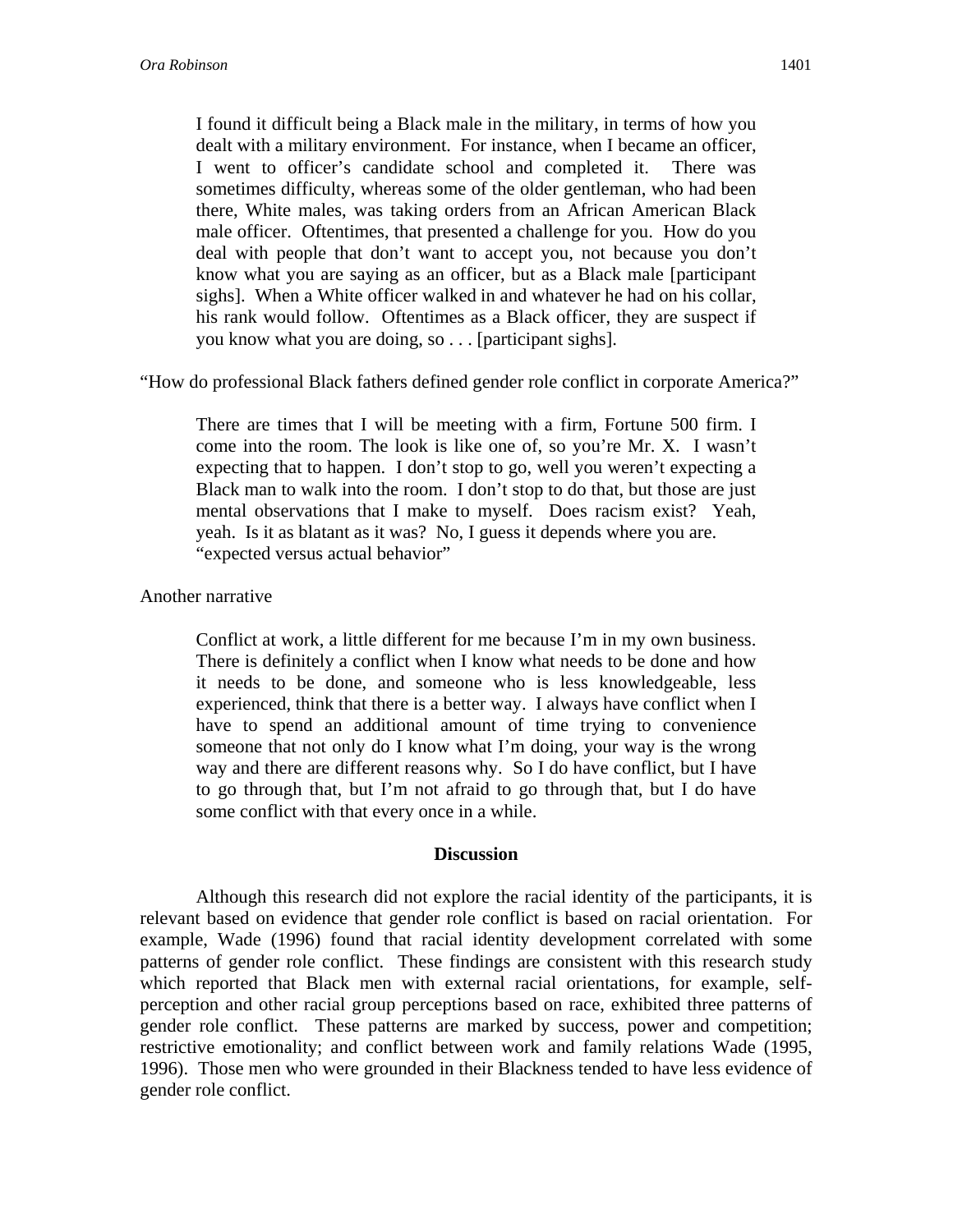Lastly, Parham's (1993) findings suggest that racial discrimination continues to impact Black males as a group, making it difficult to become successful in the United States while in their ascribed role as Blacks. This group continues to experience the negative effects of racial discrimination. However, this study did not support overwhelming evidence of adverse effects from acts of racism on physical and mental health.

The findings seem to indicate that participants expressed gender role conflict in their parental role and in their professional role and the feeling of being invisible. The results appear to lead to the conclusion that manifestations of gender role conflict produced divergent viewpoints among the participants. For example, in the area of feelings, there were differences in attitudes from using humor as a coping mechanism and having feelings of regret as compared to feelings of having been demeaned which led to feelings of being pissed off, upset, and angry which resulted in disbelief and disappointment. Physical manifestations of gender role conflict were expressed as increases in blood pressure, which could lead to hypertension or further impacts on cardiovascular health, and as increasing levels of anxiety in the area of psychological well being. Generally, participants expressed satisfaction in their parental role but expressed conflict with the significant other when it came to disciplining their children in particular the male children. Participants expressed a high level of self-esteem in spite of their experiences with gender role conflict. Participants experienced stereotypic attitudes from both non Blacks and Blacks in the work place. Interestingly, these professional fathers were able to channel their negative attitudes of being upset, pissed off, angered, and disappointed into using positive coping measures to deal with their experiences of gender role conflict. The following coping measures reflect adaptive coping measures used to counteract the experiences of gender role conflict: a) humor, b) playing and learning from their children and c) direct confrontation. The use of positive coping measures was related to the developmental stage of the participant. The concept of gender role conflict is multidimensional and complex. Gender roles for Blacks have been revised and relearned through societal trends, and, therefore, the gender role conflict phenomenon is complex and individualized. For example, those participants who have an Afrocentric view of the world versus a European view of the world may have varying degrees of gender role conflict or no conflict at all. It is imperative to continue to investigate this phenomenon in order to develop a tool to identify at-risk susceptibility to gender role conflict as well as those susceptible to overtly or covertly demonstrating acts that lead to feelings of gender role conflict. Overall, most Black men have the same views of masculinity as their White counterparts, and they aspire to be the provider for the family. A decade ago, Wade (1995, 1996) respectively sampled 95 middle-class black men and found that Black men viewed traditional masculinity traits as desirable and racial identity defined internally was not related to gender role conflict.

#### **Clinical Implications**

 The concept of gender role conflict is multidimensional and complex. Gender roles for Blacks have been revised and relearned through societal trends, and, therefore, the gender role conflict phenomenon is complex and individualized. For example, those participants who have an Afrocentric view of the world versus a European view of the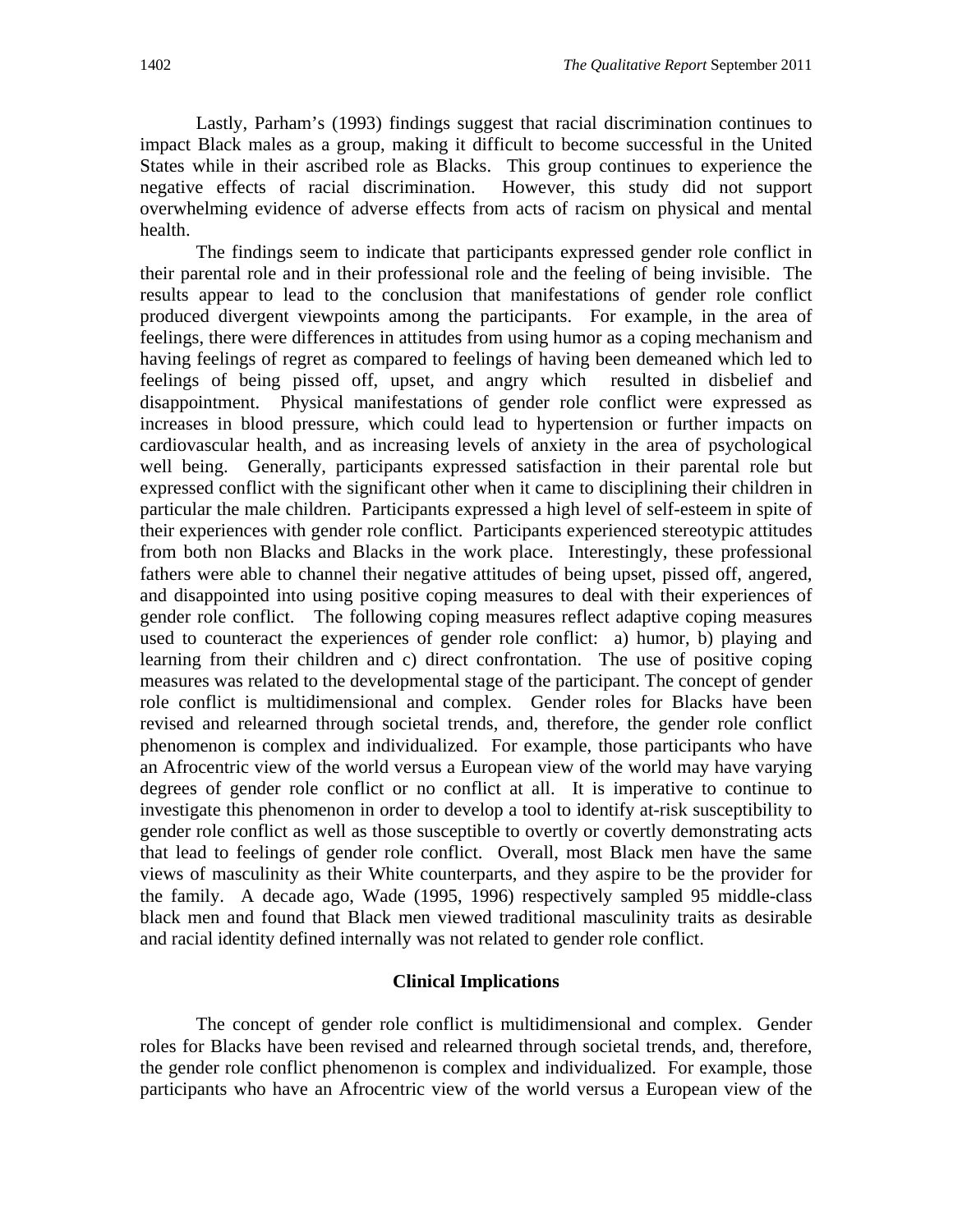world may have varying degrees of gender role conflict or no conflict at all. We need to develop psycho educational workshops on strategies to minimize the effects of gender role conflict and, lastly, include this phenomenon. There is a multitude of information on cultural diversity, but it is not specific to race relations. Black psychology is focused on combating negative assumptions about Black fathers who have been viewed from a deficit model of inquiry. Registered nurses are in a unique position to holistically examine the human response to illness and analyze physical and psychosocial data that may precipitate feelings of gender role conflict. Early identification will minimize the psychological and physical effects of gender role conflict. It is imperative that nursing takes an active role in using the appropriate nurse theorists to identify stressors that may precipitate feelings of gender role conflict. These participants acknowledged feelings of aggression but had developed positive coping strategies in order not to act on these feelings.

Therefore, early intervention will minimize the effects and may help in decreasing violence in the family, academic settings, and the workplace. In addition, through the identification of precipitating events, psycho educational workshops can be developed and presented to organizations, family systems, and health care providers in order to facilitate the identification of events that may led to feelings of GRC and to minimize the negative effects that are oftentimes exhibited in behavioral manifestations.

#### **Recommendations**

 This researcher recommends that further studies be conducted using quantitative methods using the gender role conflict scale and parental role satisfaction scale in order to get statistical data on reliability and validity of the responses. Further exploration of the psychometric properties of the GRC scale among Black men across the life span need to be investigated. Using mixed methods approach to explore the relationship between verbal expressions and quantitative expressions of gender role conflict using O'Neil's gender role conflict scale should be conducted to get a holistic picture of the dynamics of gender role conflict among this population and to assess the potential for the development or adaptation of a gender role conflict scale that reflects a specific minority group that is less concerned with the properties of homophobia than the properties of gender role conflict in the areas of their restrictive roles, devaluation, or violation of self or others.

 This study looked at a homogeneous group of participants and additional studies which use focus groups among and between different minority groups are needed in order to increase the reliability and validity of the response items. Participants with military background verbalized devaluation in their achieved role as evidenced by rank and this could lead to a decreased willingness to participate in security activities in the United States while being restricted in their roles. It is further recommended that focus groups be conducted with White men to explore their feelings of gender role conflict toward Black men and its impact on their physical and psychological health. These findings may contribute to a research program that focuses primarily on the development of intervention strategies and the evaluation of their effectiveness. An additional roadmap includes examining those individuals who demonstrate acts of racism toward others in order to identify behavioral characteristics and their impact on physical health and psychological well-being. Lastly, further research is needed in resiliency factors used by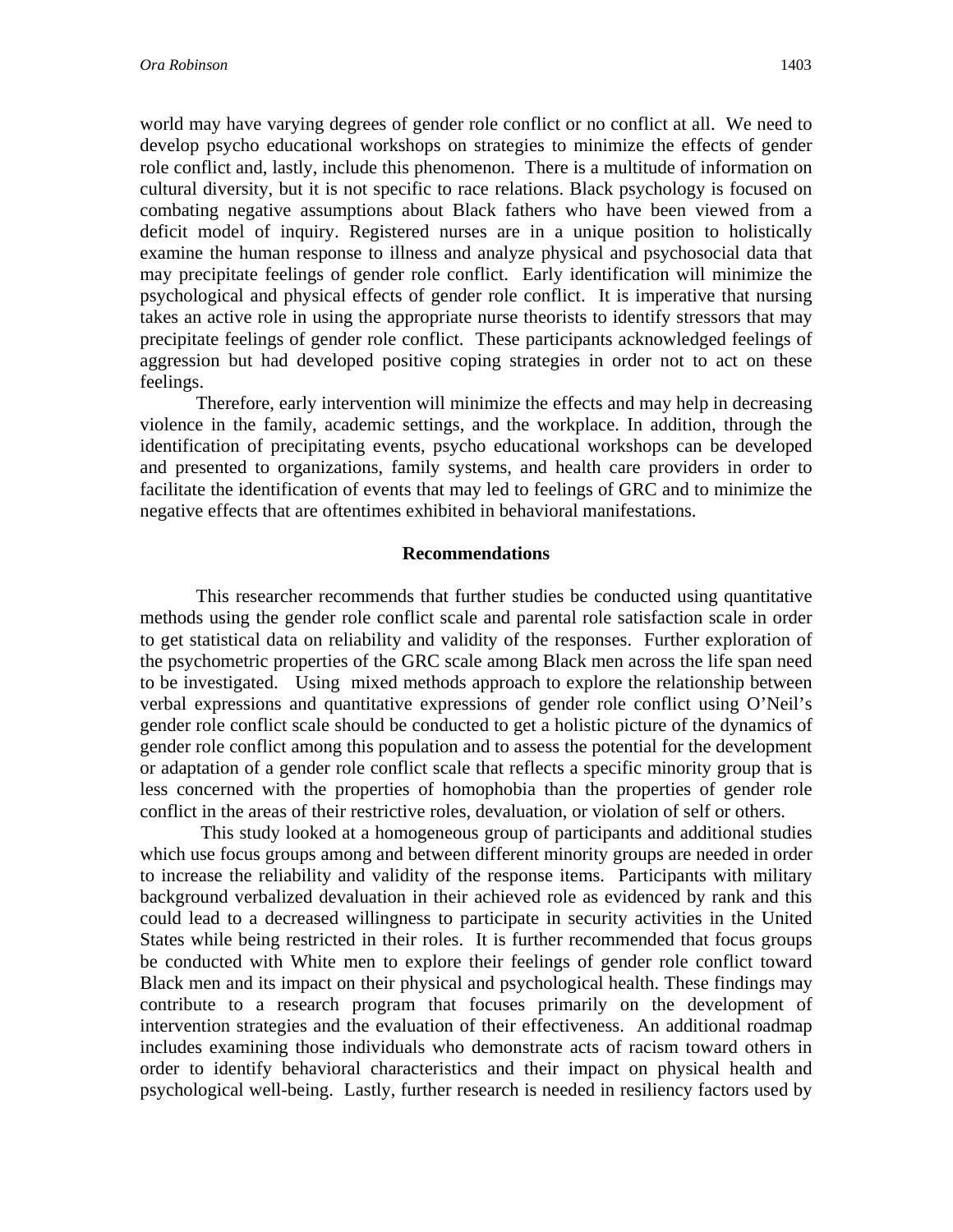Black participants experiencing gender role conflict in order to identify positive adapting coping measures used to minimize the effects of gender role conflict in the workplace and at home in their familial role as father. Limitations of the study include the use of scheduled interview questions. The researcher could not explore expressions not directly related to the phenomenon of gender role conflict but had an indirect relationship due to the structure of the study which did not include probing questions. The small sample size of ten was a limitation as the findings cannot be generalized to the general population of Black professional fathers. Another limitation was the researcher who was of the same race and ethnicity who had to "bracket" personal bias or opinions to counteract inherent bias when reviewing the data. Lastly, the narratives were open to interpretation by the researcher and there was a potential source of error related to inaccurate interpretations and accuracy of transcription.

 This study was able to address the research goal of gaining insight into Black professional fathers' experiences with gender role conflict and aims of identifying thematic categories of gender role conflict, resilency characteristics, and clinical implications.

#### **References**

- Bryan, D. L., & Ajo, A. A. (1992). The role perception of African American fathers.  *Social work research & Abstracts, 28*(3)*,* 17-21*.*
- Burchard, W. W. (1954). Role conflicts of military chaplains. *American Sociological Review, 19*(5), 528-535.
- Cabrera, N. J. (2003). In their own voices: How men become fathers. *Human development, 46*(4), 250-258*.*
- Creswell, J. W. (2006). *Qualitative inquiry and research design: Choosing among five traditions*. Thousand Oaks, CA: Sage Publications.
- Daniel, T. E. (1975). *A definition of fatherhood as expressed by Black fathers*  (Unpublished doctoral dissertation). University of Pittsburg, PA.
- Frazier, E. F. (1949). *The negro in the United States*. New York, NY: Macmillan.
- Getzels, J. W., & Guba, E. G. (1954). Role, role conflict, and effectiveness: An empirical study. *American Sociological Review, 19*(2)*,* 164-175.
- Grief, G. L., & Bailey, C. (1990). Where are the fathers in social work literature? *Families in Society, 71*(2), 88-92.
- Gullahorn, J. T. (1956). Measuring role conflict. *American Journal of Sociology, 61*(4), 299-303.
- Hardy, M. E. & Conway, M. E. (1978). *Role theory: Perspectives for health professionals*. New York, NY: Appleton & Lange.
- Hyde, B. L., & Texidor, M.S. (1988). A description of fathering experience among Black fathers. *Journal of National Black Nurses' Association*, *2*(2), 67-78.
- Kahn, R., & Wolf, D. (1964). Role conflict in organizations. In R. Kahn & E. Boulding (Eds.), *Power and conflict in organizations* (pp. 115-126).New York, NY: Basic Books.
- Krueger, R. A., & Casey, M. A. (2000). *Focus groups: A practical guide for applied research*. Thousand Oaks, CA: Sage Publications.
- Leedy, P. D., & Ormrod, J. E. (2010). *Practical research: Planning and design*.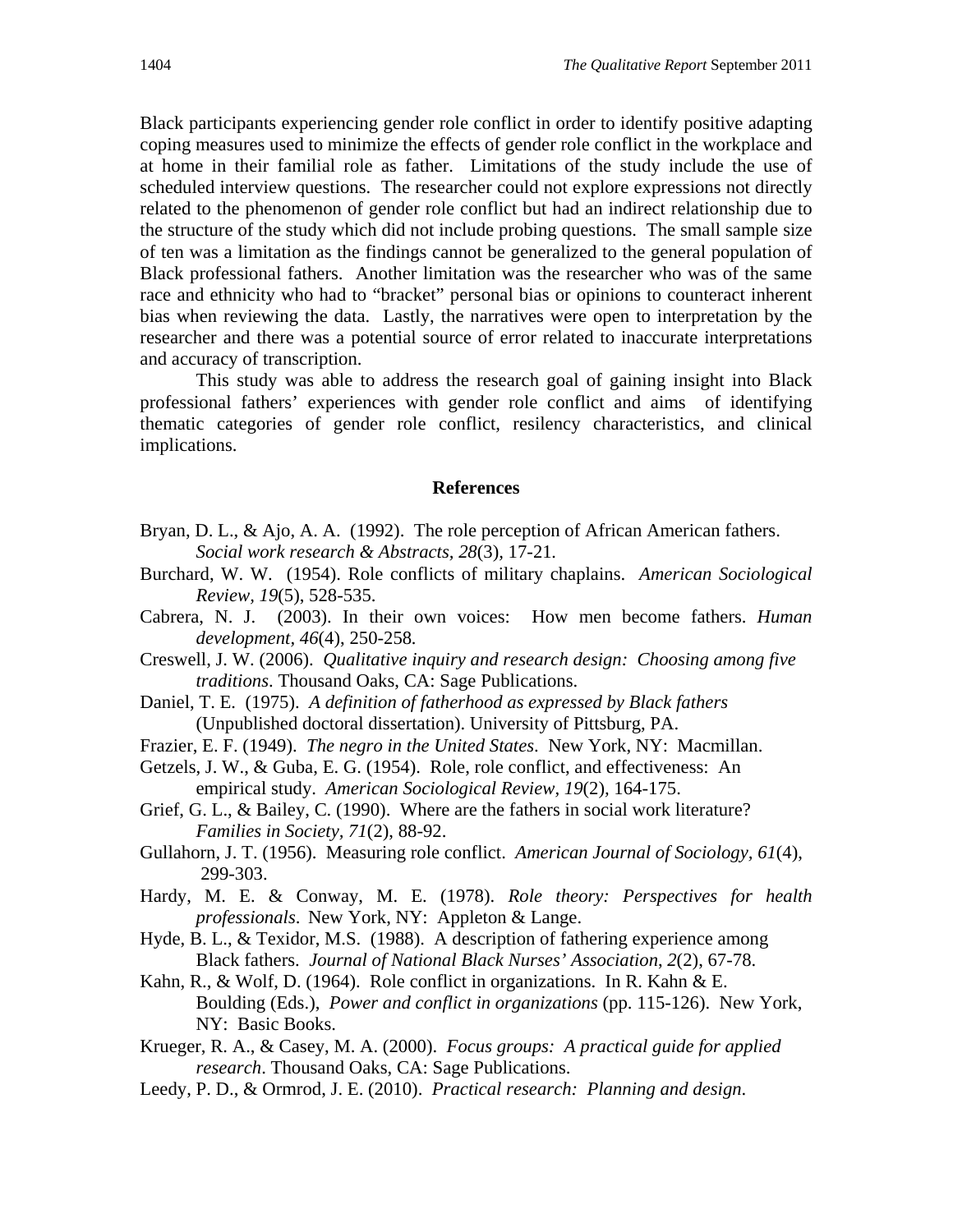Upper Saddle River, NJ: Pearson.

- Lilly, R. E. (1999). *Gender role conflict among Black/African American college men: Individual differences and psychological outcomes*. (Doctoral dissertation). Retrieved from Dissertations abstracts international. *(*UMI No. 9962540).
- Lofland, J., & Lofland, L.H. (1995). *Analyzing social settings: A guide to qualitative observations and analysis* (3rd ed.). Belmond, CA: Wadsworth.
- McAdoo, J. L. (1988). Changing perspectives of the role of the Black father. In P. Bronstein & C. P. Cowans (Eds.), *Fatherood today: Men's changing role in the family* (pp. 79-92). New York, NY: John Wiley.
- Meers, D. R. (1973). Psychoanalytic research and intellectual functioning of ghetto -reared, Black children. *The psychoanalytic Study of the Child, 28,* 395-417*.*
- O'Neil, J. M. (1981). Patterns of gender role conflict and strain: Sexism and fear of femininity in men's lives. *The Personnel and Guidance Journal, 60,* 203-210.
- O'Neil, J. M., Good, G. E, & Holmes, S. (1995). Fifteen years of theory and research on men's gender role conflict: New paradigms for empirical research. In R. F. Levant & W. S. Pollack (Eds.), *The new psychology of men* (pp. 164-206). New York, NY: Basic Books.

Parham, T. A. (1993). *Psychological storms: The African-American struggle for identity.* Chicago, IL: African American Images.

- Patton, M. Q. (2001). *Qualitative research & evaluation methods*. Thousand Oaks, CA: Sage Publications.
- Polit, D. F. & Hungler, B. P. (1999). Nursing research: Principles and methods. Philadelphia, PA: Lipincott.
- Rapley, T. J. (2004). Interviews. In C. Seale, G. Gobo, J. F. Gubrium. & D. Silverman (Eds.), *Qualitative research practice* (pp. 15-33). Thousand Oaks, CA: Sage.
- Staples, R. (1988). The Black American Family. In C. H. Mindel, R. W. Habenstein, & R.W. Wright, Jr. (Eds.), *Ethnic families in America: Patterns and variations*  (pp. 173-195). New York, NY: Elsevier.
- Wade, J. C. (1995). Gender role perceptions and gender role conflicts of middle-class African American men. *Journal of African American Studies, 1*(1), 103-120.
- Wade, J. C. (1996). African American men's gender role conflict: The significance of racial identity. *Sex roles, 34*(1-2), 17-33*.*

#### **Author Note**

Ora Robinson, R.N., Ph.D. currently holds the position of assistant professor at California State University, San Bernardino. Her Ph.D. is in Human Services, received at Capella University. Research areas of interests include areas of gender role conflict and minority nurse role conflict. Particularly, racism within nursing and its impact on cardiovascular health and psychological well-being among minority nurses.

Dr. Robinson has published in the Journal of Cultural Diversity and authored a book chapter on "Essential Communication Skills". She has conducted research in the area of racism among nursing students and presented findings at the American Psychiatric Nursing Association. She was awarded  $2<sup>nd</sup>$  place at the APNA poster presentation